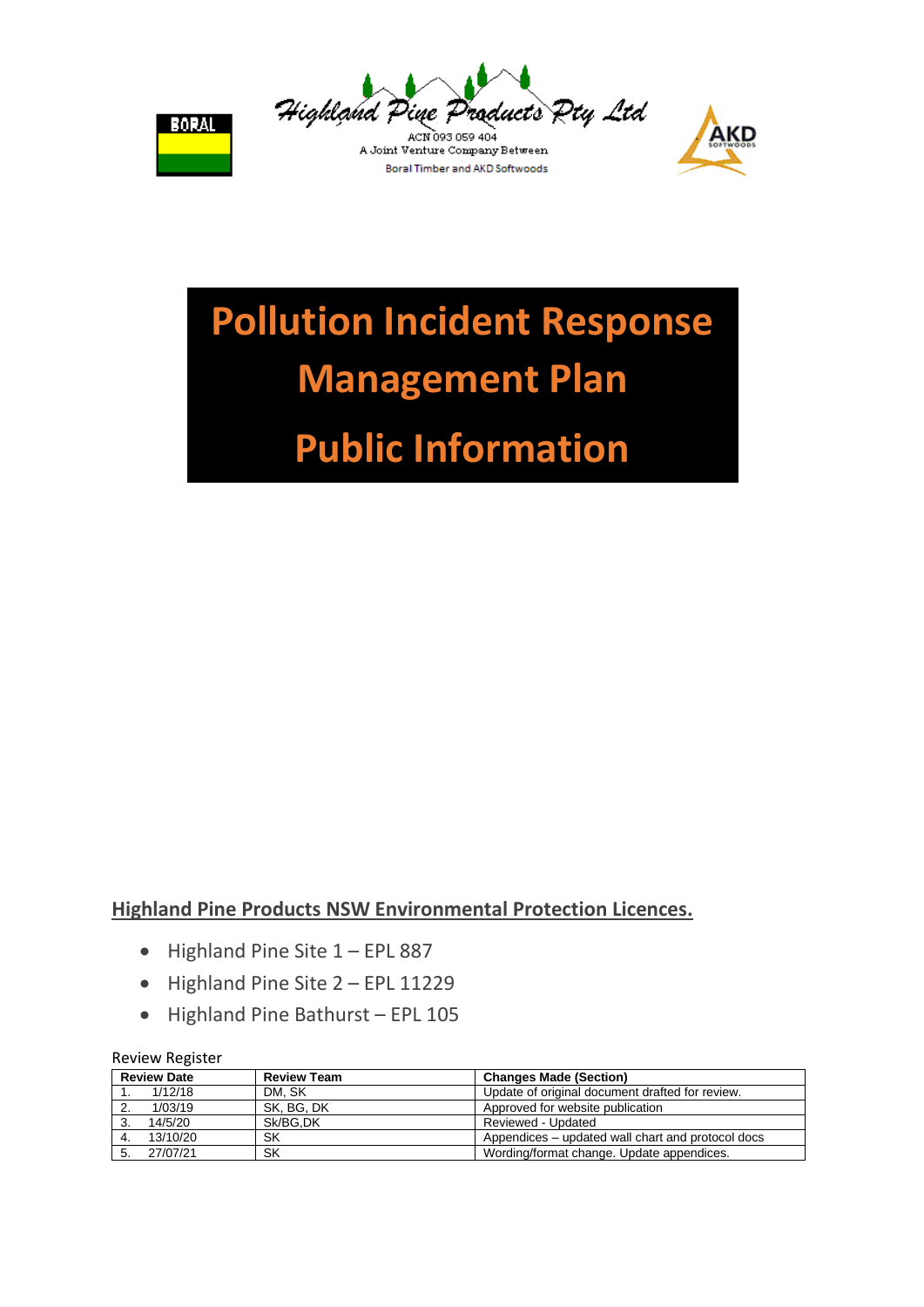| Highland Pine Products Pty Ltd | Title                                                                              | <b>PIRMP Public information</b> | Doc#        | 07/21  |
|--------------------------------|------------------------------------------------------------------------------------|---------------------------------|-------------|--------|
|                                | Related to                                                                         | POEO Act 1997                   | Revision    | A      |
|                                | Date of Issue                                                                      | 27/07/21                        | Review Freg | Annual |
| Purpose                        | To provide the public with detail on how HPP will respond to a pollution incident. |                                 |             |        |

### **Contents**

| Table 3: Infrastructure Controls implemented across HPP's NSW operations5 |  |
|---------------------------------------------------------------------------|--|
| Table 4: Administrative Controls implemented across HPP's NSW Operations5 |  |
|                                                                           |  |
|                                                                           |  |
|                                                                           |  |
|                                                                           |  |
|                                                                           |  |
|                                                                           |  |
|                                                                           |  |
|                                                                           |  |
|                                                                           |  |

| Prepared by                         | Position   | Approved by | Position                   | Company | Page |
|-------------------------------------|------------|-------------|----------------------------|---------|------|
| S Kavalieros                        | Management | M Bitzer    | <b>HPP General Manager</b> | HPP     |      |
| <b>EHSR Group</b><br>Representative |            |             |                            |         |      |
| Printed Documents are uncontrolled  |            |             |                            |         |      |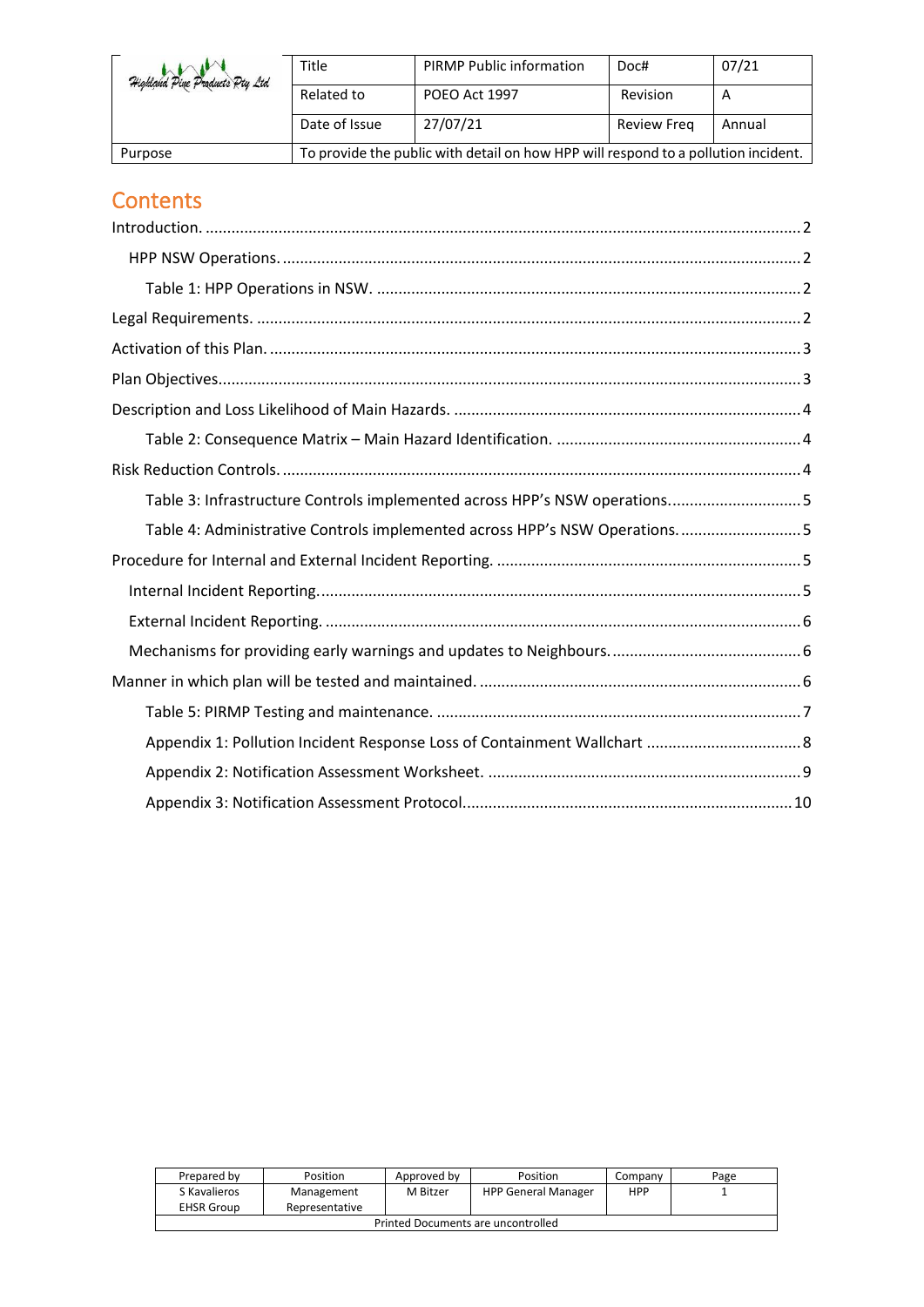| Highland Pine Products Pty Ltd | Title                                                                              | <b>PIRMP Public information</b> | Doc#        | 07/21  |
|--------------------------------|------------------------------------------------------------------------------------|---------------------------------|-------------|--------|
|                                | Related to                                                                         | POEO Act 1997                   | Revision    | A      |
|                                | Date of Issue                                                                      | 27/07/21                        | Review Freg | Annual |
| Purpose                        | To provide the public with detail on how HPP will respond to a pollution incident. |                                 |             |        |

#### <span id="page-2-0"></span>Introduction.

This Pollution Incident Response Management Plan (PIRMP) has been developed to conform to requirements as outlined in the Protection of the Environment Operations Act (POEO Act) 1997 and subordinate legislation. This document covers Highland Pine Products (HPP) NSW operations. The plan applies to emergency services, all employees, visitors, contractors and also potentially impacted off site receptors in the event of a pollution incident.

The purpose of this plan is to:

- Detail how the business will assess and respond to a pollution incident to minimize the potential harm to human health and the environment.
- Detail the process to ensure timely reporting of incidents, and
- Detail how the business will notify those within the vicinity of the operations of potential impacts should a pollution incident occur.

#### <span id="page-2-1"></span>HPP NSW Operations.

This plan is applicable to the following Highland Pine Products premises.

| <b>Site</b>                                                       | <b>Location</b>            | <b>Environmental</b><br>protection licence | Link                                   |  |
|-------------------------------------------------------------------|----------------------------|--------------------------------------------|----------------------------------------|--|
| <b>Highland Pine</b><br>Site 1 Oberon                             | Gate 3 Albion St<br>Oberon | <b>EPL 887</b>                             |                                        |  |
| <b>Highland Pine</b><br>Site 2 Oberon                             | Gate 3 Albion St<br>Oberon | EPL 11229                                  | https://apps.epa.nsw.gov.au/prpoeoapp/ |  |
| <b>Highland Pine</b><br><b>Treatment Plant</b><br><b>Bathurst</b> | <b>Stuart St Bathurst</b>  | <b>EPL 105</b>                             |                                        |  |

<span id="page-2-3"></span><span id="page-2-2"></span>Table 1: HPP Operations in NSW.

#### Legal Requirements.

Under the Protection of the Environment (General) Amendment (Pollution Incident Response Management Plans) Regulation 2012, **key parts of the overall plan must be made available** and easily accessible to the general public via the business website.

This PIRMP must be tested/reviewed within 1 month of a pollution incident and at least once annually. The Act imposes significant penalties for not preparing, keeping on site, maintaining, testing and implementing a PIRMP.

| Prepared by                        | Position                     | Approved by | Position                   | Company    | Page |
|------------------------------------|------------------------------|-------------|----------------------------|------------|------|
| S Kavalieros<br><b>EHSR Group</b>  | Management<br>Representative | M Bitzer    | <b>HPP General Manager</b> | <b>HPP</b> |      |
| Printed Documents are uncontrolled |                              |             |                            |            |      |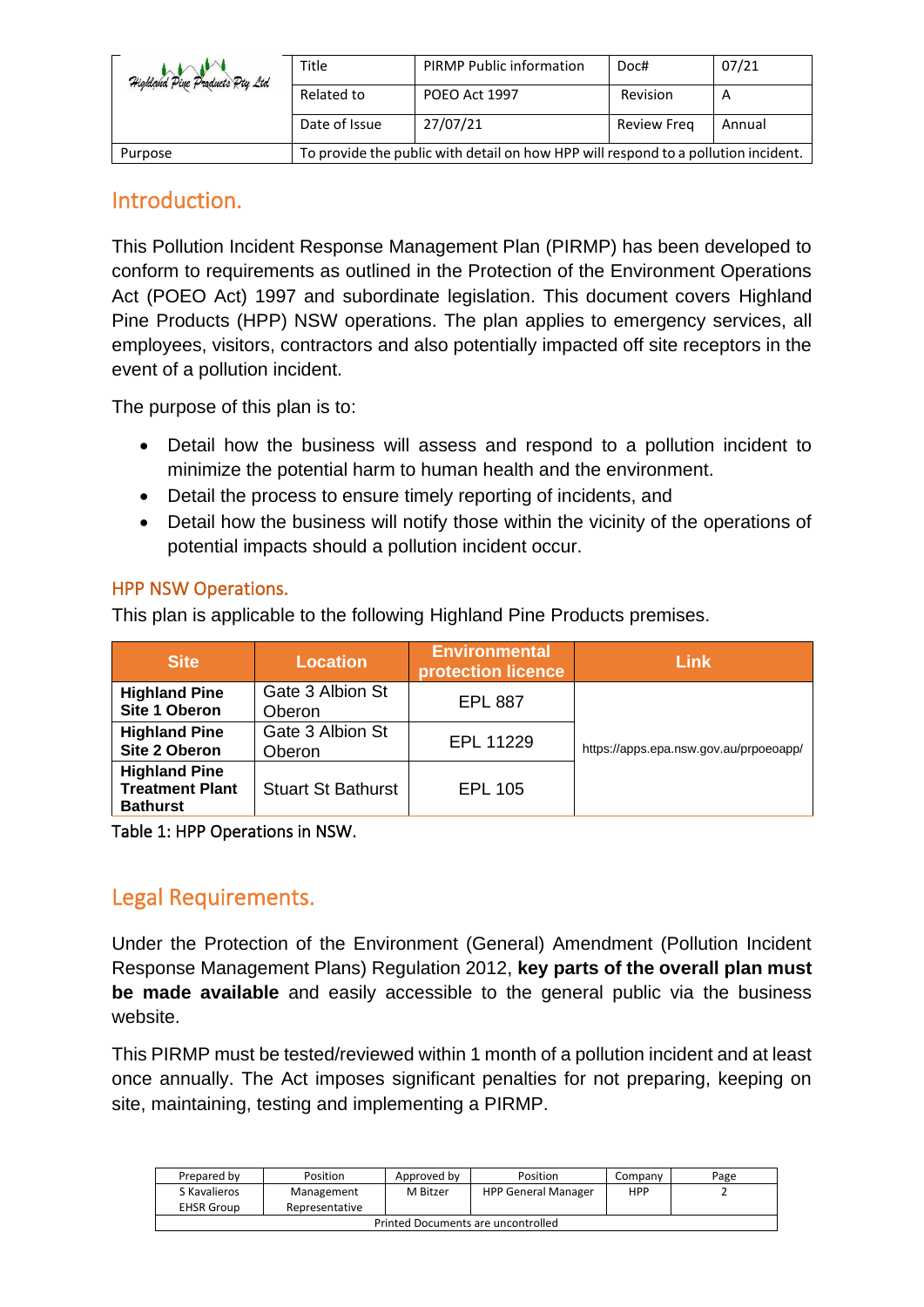| Highland Pine Products Pty Ltd | Title                                                                              | <b>PIRMP Public information</b> | Doc#               | 07/21  |
|--------------------------------|------------------------------------------------------------------------------------|---------------------------------|--------------------|--------|
|                                | Related to                                                                         | POEO Act 1997                   | Revision           |        |
|                                | Date of Issue                                                                      | 27/07/21                        | <b>Review Freg</b> | Annual |
| Purpose                        | To provide the public with detail on how HPP will respond to a pollution incident. |                                 |                    |        |

This plan is available electronically and can be accessed via the HPP website or can be viewed in hard copy at Gate 3 Security (24hrs), Albion St Oberon NSW 2787.

#### <span id="page-3-0"></span>Activation of this Plan.

All pollution incidents will be measured against this plan which will be activated when a pollution incident has the potential to cause material harm.

An incident is considered material under s.147 of the POEO Act if;

- it involves actual or potential harm to the health or safety of human beings or to ecosystems that is not trivial, or (ii) it results in actual or potential loss or property damage of an amount, or amounts in aggregate, exceeding \$10,000 (or such other amount as is prescribed by the regulations), and
	- o the loss includes the reasonable costs and expenses that would be incurred in taking all reasonable and practicable measures to prevent, mitigate or make good harm to the environment.
- It does not matter that harm to the environment is caused only in the premises where the pollution incident occurs.

The incumbent in the following roles are authorised to activate the PIRMP and notify the required authorities.

- General Manager
- Site Services Manager
- Operations Manager
- Site Lead Team Members.

When an immediate threat to human life or property exists, all personnel are authorised to Dial 000 for emergency services and enact individual site emergency response plans.

#### <span id="page-3-1"></span>Plan Objectives.

The objective of this plan is to;

- Detail methods used to assess main hazards.
- Detail controls that may be implemented to reduce risk of hazards impacting on the receiving environment.
- Describe systems for dealing with pollution incidents.
- Outline incident management structures. And,

| Prepared by                        | Position                     | Approved by | Position                   | Company    | Page |
|------------------------------------|------------------------------|-------------|----------------------------|------------|------|
| S Kavalieros<br><b>EHSR Group</b>  | Management<br>Representative | M Bitzer    | <b>HPP General Manager</b> | <b>HPP</b> |      |
| Printed Documents are uncontrolled |                              |             |                            |            |      |
|                                    |                              |             |                            |            |      |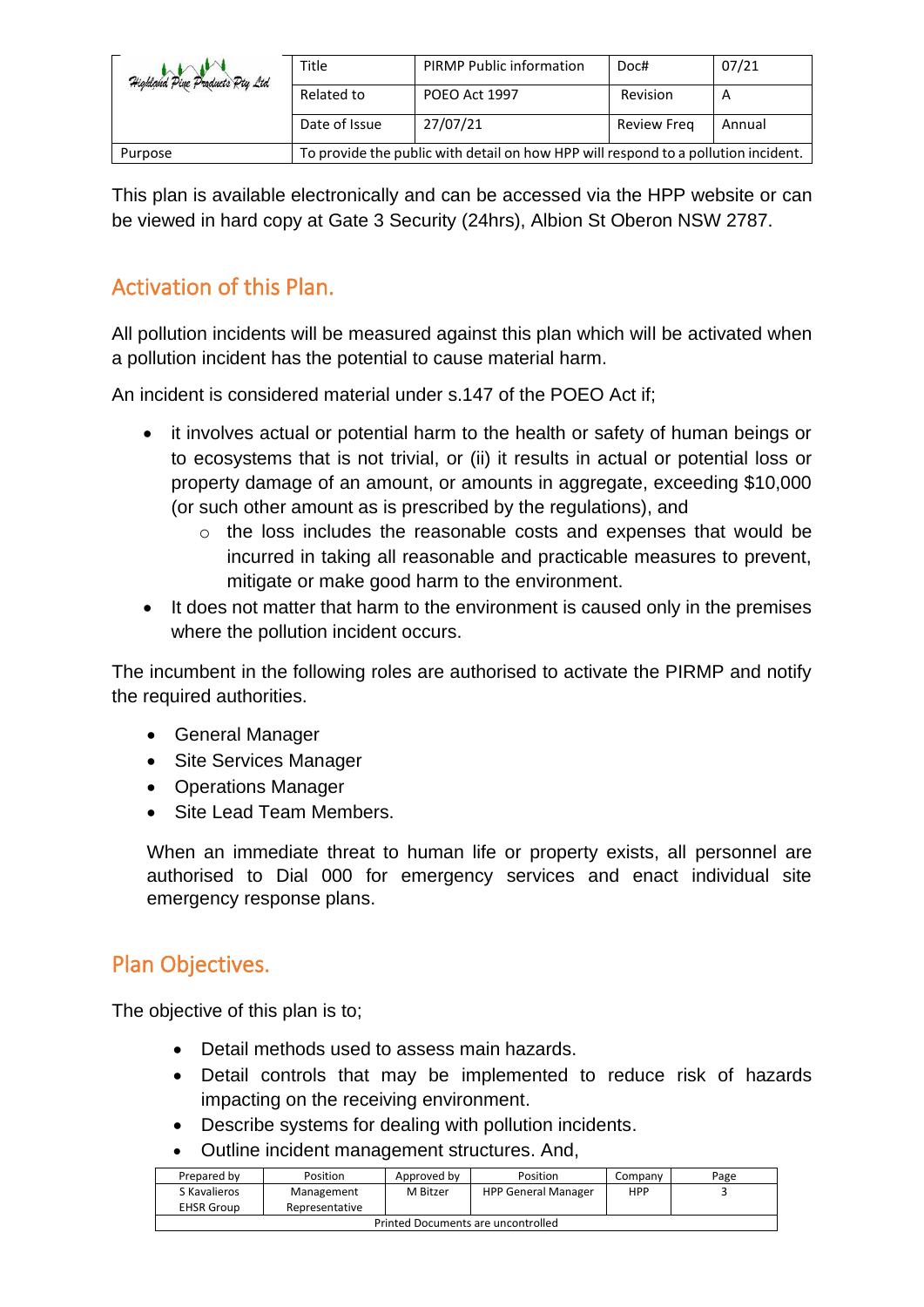| Highland Pine Products Pty Ltd | Title                                                                              | <b>PIRMP Public information</b> | Doc#               | 07/21  |
|--------------------------------|------------------------------------------------------------------------------------|---------------------------------|--------------------|--------|
|                                | Related to                                                                         | POEO Act 1997                   | Revision           | A      |
|                                | Date of Issue                                                                      | 27/07/21                        | <b>Review Freg</b> | Annual |
| Purpose                        | To provide the public with detail on how HPP will respond to a pollution incident. |                                 |                    |        |

• Detail the required review and update process.

#### <span id="page-4-0"></span>Description and Loss Likelihood of Main Hazards.

A survey of potential pollutants on each site has been conducted. This process has identified hazards with potential to impact on the environment which are then assessed using a consequence matrix as detailed in **Table 2.** Potential pollutants with risks scores of Insignificant are not considered main hazards.

|              | <b>Risk of Hazard to Environment and/or People</b> |                |                 |                |                   |  |
|--------------|----------------------------------------------------|----------------|-----------------|----------------|-------------------|--|
|              | Insignificant                                      | <b>Minor</b>   | <b>Moderate</b> | <b>Major</b>   | <b>Disastrous</b> |  |
| Consequences | No                                                 | Measurable     | Noticeable      | Significant    | Catastrophic      |  |
|              | measurable                                         | environmental  | environmental   | environmental  | environmental     |  |
|              | environmental                                      | impact. Mildly | impact. Toxic   | impact. Very   | impact.           |  |
|              | impact. Very                                       | toxic or low   | and medium      | toxic and high | Extremely         |  |
|              | low level toxic                                    | level          | level           | level          | toxic and very    |  |
|              | and not                                            | dangerous.     | dangerous.      | dangerous.     | dangerous.        |  |
|              | dangerous.                                         |                |                 |                |                   |  |

<span id="page-4-2"></span><span id="page-4-1"></span>Table 2: Consequence Matrix – Main Hazard Identification.

#### Risk Reduction Controls.

Infrastructure controls have been installed across all sites to reduce the potential for harm to human health and the environment. Where appropriate, administrative controls may also be used and subject to the potential risk several controls may be implemented for a specific hazard. The effectiveness of risk reduction controls (both infrastructure and administrative) have been assessed using the business risk rating matrix.

Types of controls implemented to date are detailed in **Table 3: Infrastructure controls** and **Table 4: Administrative controls.** As new risks are identified and in the event of a loss, controls will be assessed for effectiveness and suitability.

| <b>Control</b>                                                            | <b>Purpose</b>                                                |
|---------------------------------------------------------------------------|---------------------------------------------------------------|
| Act as secondary containment for liquid pollutants. Key<br><b>Bunding</b> |                                                               |
|                                                                           | control for bulk liquid storage systems.                      |
| <b>Sprinkler System</b>                                                   | Reduce risk and extent of fires.                              |
| <b>Spill Kits</b>                                                         | Limit impact of liquid pollutant spills for minor to moderate |
|                                                                           | spill events.                                                 |
| <b>Triple/Single Interceptors</b>                                         | Reduce amount of pollutants discharged from site. Control     |
|                                                                           | of gross solids and oils.                                     |
| <b>First Flush Dams</b>                                                   | Reduce amount of solid pollutants discharged from site.       |
| <b>Water Treatment Plant</b>                                              | Reduce amounts of contaminants discharging from site.         |

| Prepared by                        | Position       | Approved by | Position                   | Company | Page |  |
|------------------------------------|----------------|-------------|----------------------------|---------|------|--|
| S Kavalieros                       | Management     | M Bitzer    | <b>HPP General Manager</b> | HPP     |      |  |
| <b>EHSR Group</b>                  | Representative |             |                            |         |      |  |
| Printed Documents are uncontrolled |                |             |                            |         |      |  |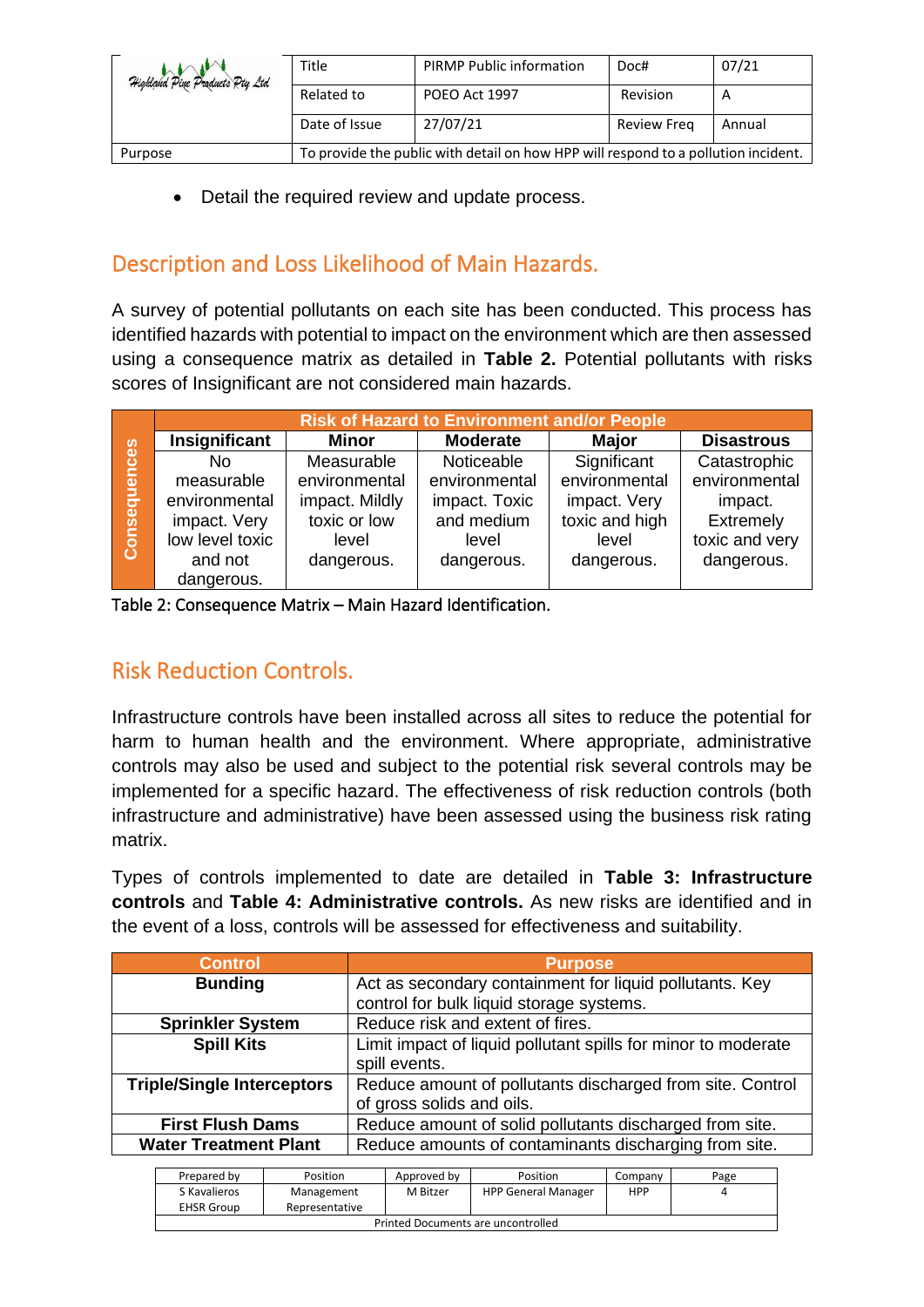| Highland Pine Products Pty Ltd | Title                                                                              | <b>PIRMP Public information</b> | Doc#               | 07/21  |
|--------------------------------|------------------------------------------------------------------------------------|---------------------------------|--------------------|--------|
|                                | Related to                                                                         | POEO Act 1997                   | Revision           | A      |
|                                | Date of Issue                                                                      | 27/07/21                        | <b>Review Freg</b> | Annual |
| Purpose                        | To provide the public with detail on how HPP will respond to a pollution incident. |                                 |                    |        |

| <b>Over/Under Interceptors</b> | Reduce amount of solid pollutants discharged from site. |
|--------------------------------|---------------------------------------------------------|
|                                |                                                         |
| <b>Gate Valves</b>             | Contain spills to site for more effective clean up.     |
| <b>Back Flow Prevention</b>    | Prevents process water backflow from re-entering town   |
| <b>Devices</b>                 | supply.                                                 |
| <b>Fire Hydrants</b>           | Reduce risk and extent of fires                         |
| <b>Crash Barriers</b>          | Protect infrastructure from mobile plant collisions.    |

<span id="page-5-0"></span>Table 3: Infrastructure Controls implemented across HPP's NSW operations.

| <b>Control</b>                   | <b>Purpose</b>                                                |
|----------------------------------|---------------------------------------------------------------|
| <b>Standard Operating</b>        | Provide instruction for proper response to incidents and      |
| <b>Procedures and Permit to</b>  | safe work procedures. Reduces the risk of an incident         |
| <b>Work System</b>               | through operator error/lack of understanding.                 |
| <b>Housekeeping Inspections</b>  | Identify risks, highlights failures in process and            |
|                                  | recommend corrective actions.                                 |
| <b>Walkaround check-sheets</b>   | Identifies and reports on potential plant failures that could |
|                                  | impact on the environment if not addressed.                   |
| <b>Preventative maintenance</b>  | Routine maintenance of plant where failures impacting on      |
| program                          | the environment and productivity have been known to           |
|                                  | occur.                                                        |
| <b>Audits</b>                    | Identify risks and recommend corrective actions.              |
| <b>Incident/Hazard/Near Miss</b> | Identify risks and recommend corrective actions. Identify     |
| <b>Reporting</b>                 | training, work procedure and infrastructure improvement       |
|                                  | requirements. Essential to continual improvement.             |
| <b>Environmental Monitoring</b>  | Comply with license conditions. Monitor performance.          |
| <b>Change Management</b>         | Reduce risk posed by changes to process.                      |
| <b>Emergency Plan</b>            | Reduce impact of emergencies on environment and               |
|                                  | business continuity. Reduce risks to human health/Safety.     |
| <b>Induction Training</b>        | Alert all employees and visitors to their environmental       |
|                                  | responsibilities.                                             |

<span id="page-5-2"></span><span id="page-5-1"></span>Table 4: Administrative Controls implemented across HPP's NSW Operations.

#### Procedure for Internal and External Incident Reporting.

All incidents must be reported and investigated. Protocols have been developed to provide guidance on the level of environmental reporting as required under the POEO Act and Regulations. Complying with the PIRMP notification requirements does not remove the need to comply with any other obligations for incident notification, for example, those that apply under other environment protection legislation or legislation administered by SafeWork NSW.

#### <span id="page-5-3"></span>Internal Incident Reporting.

All incidents, hazards and near misses must be reported under well-established reporting procedures utilizing a risk matrix. This provides all internal stakeholders with information regarding severity of a risk or incident and details corrective actions

| Prepared by                        | Position       | Approved by | Position                   | Company | Page |
|------------------------------------|----------------|-------------|----------------------------|---------|------|
| S Kavalieros                       | Management     | M Bitzer    | <b>HPP General Manager</b> | HPP     |      |
| <b>EHSR Group</b>                  | Representative |             |                            |         |      |
| Printed Documents are uncontrolled |                |             |                            |         |      |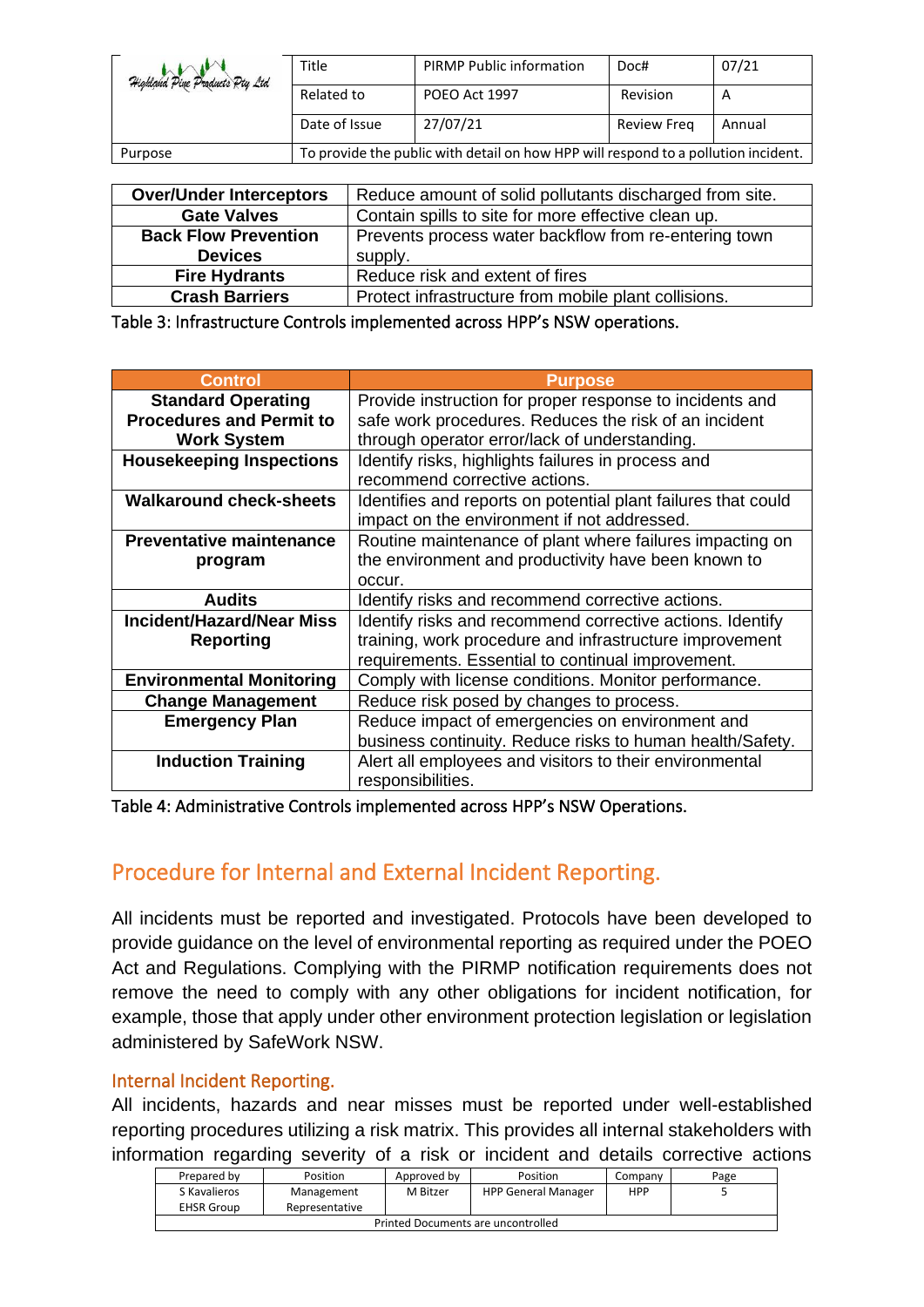| Highland Pine Products Pty Ltd | Title                                                                              | <b>PIRMP Public information</b> | Doc#               | 07/21  |
|--------------------------------|------------------------------------------------------------------------------------|---------------------------------|--------------------|--------|
|                                | Related to                                                                         | POEO Act 1997                   | Revision           | A      |
|                                | Date of Issue                                                                      | 27/07/21                        | <b>Review Freg</b> | Annual |
| Purpose                        | To provide the public with detail on how HPP will respond to a pollution incident. |                                 |                    |        |

required. These procedures include a review system to ensure all corrective actions are completed.

#### <span id="page-6-0"></span>External Incident Reporting.

The HPP incident notification procedure has been developed to provide specific direction for site-based personnel in the event of a loss of containment. Training to ensure each level of the business understands its obligations with regard to notification is completed annually and also forms part of the review process in the event the plan is activated.

The process involves the use of a wall chart (**Appendix1**) notification assessment worksheet (**Appendix 2**) and notification protocol (**Appendix 3**).

The procedure and associated documentation provide clear guidelines for reporting to external parties and was developed to comply with the POEO Act and regulations.

#### <span id="page-6-1"></span>Mechanisms for providing early warnings and updates to Neighbours.

If an incident has occurred that requires first response emergency services, all communication to external parties will be managed by the person authorised to activate the plan. Each site and incident will require a unique response regarding communication with residents adjacent to the site and subject to the incident, the following mechanisms may be used.

- Notification on website
- Twitter
- Facebook
- Telephone calls
- SMS
- Email to community representatives e.g. consultative committee.
- Letter box drops for updates.
- Door knock.
- Town meetings for updates.

Initial communication with neighbours will be completed in consultation with emergency service advice and directives such as evacuation.

#### <span id="page-6-2"></span>Manner in which plan will be tested and maintained.

This PIRMP requires scheduled testing and maintenance to ensure the process remains current and incident response/notification is completed without delay. As a minimum, the following summary details the review requirements for this plan.

| Prepared by                        | Position       | Approved by | Position                   | Company    | Page |
|------------------------------------|----------------|-------------|----------------------------|------------|------|
| S Kavalieros                       | Management     | M Bitzer    | <b>HPP General Manager</b> | <b>HPP</b> |      |
| <b>EHSR Group</b>                  | Representative |             |                            |            |      |
| Printed Documents are uncontrolled |                |             |                            |            |      |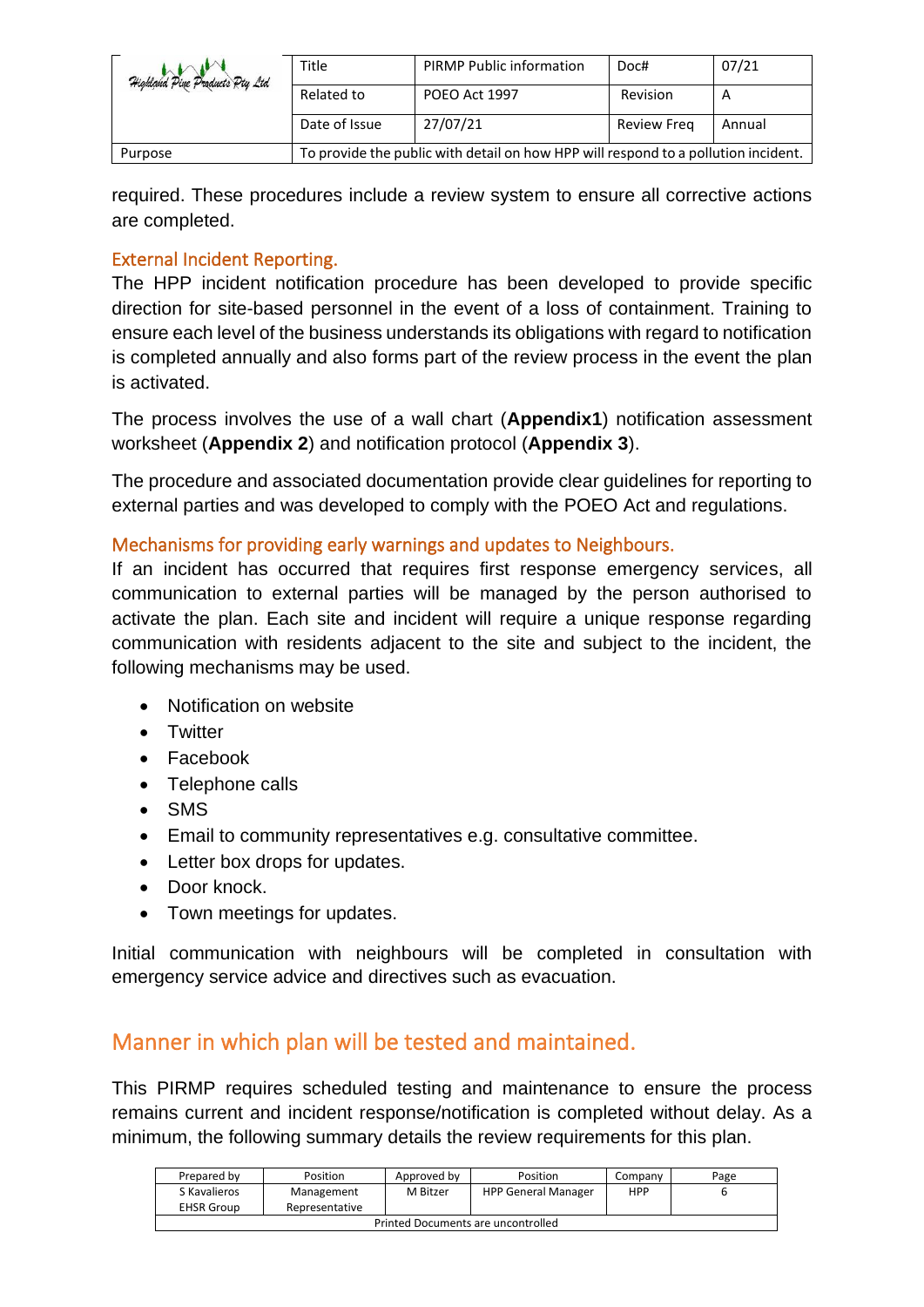| Highland Pine Products Pty Ltd | Title                                                                              | <b>PIRMP Public information</b> | Doc#               | 07/21  |
|--------------------------------|------------------------------------------------------------------------------------|---------------------------------|--------------------|--------|
|                                | Related to                                                                         | POEO Act 1997                   | Revision           |        |
|                                | Date of Issue                                                                      | 27/07/21                        | <b>Review Freg</b> | Annual |
| Purpose                        | To provide the public with detail on how HPP will respond to a pollution incident. |                                 |                    |        |

- Review at least once every 12 months and after every incident.
	- o Record annual review in Routine Activities of Site EHSR Improvement Plan.
	- o Senior management sign off is required for annual review.
- Spill response training and drills every 12 months.
- Provide relevant training on regular basis.
- Amend this PIRMP and record details in Amendment Register.

| $Ta$ sk                              | <b>Who</b>                    | <b>Frequency</b>       |
|--------------------------------------|-------------------------------|------------------------|
| Full review of plan including        | Site EHSR, Engineering Dept,  | Annual                 |
| chemical risk assessment.            | Production Dept. Site Manager |                        |
| Review must be documented.           |                               |                        |
| Post incident plan review.           | Site EHSR, Engineering Dept,  | Within 30 days of this |
|                                      | Production Dept. Site Manager | plan being activated.  |
| Spill response training drills       | All shop floor personnel      | Annually               |
| <b>PIRMP responsibility training</b> | All site personnel            | Annually               |
| <b>PIRMP review signoff</b>          | Site Manager, Site EHSR       | Annually               |
| Amend register and update            | <b>Site EHSR</b>              | Annually or as         |
| records                              |                               | updates occur.         |

<span id="page-7-0"></span>Table 5: PIRMP Testing and maintenance.

| Prepared by                        | Position       | Approved by | Position                   | Company    | Page |  |
|------------------------------------|----------------|-------------|----------------------------|------------|------|--|
| S Kavalieros                       | Management     | M Bitzer    | <b>HPP General Manager</b> | <b>HPP</b> |      |  |
| <b>EHSR Group</b>                  | Representative |             |                            |            |      |  |
| Printed Documents are uncontrolled |                |             |                            |            |      |  |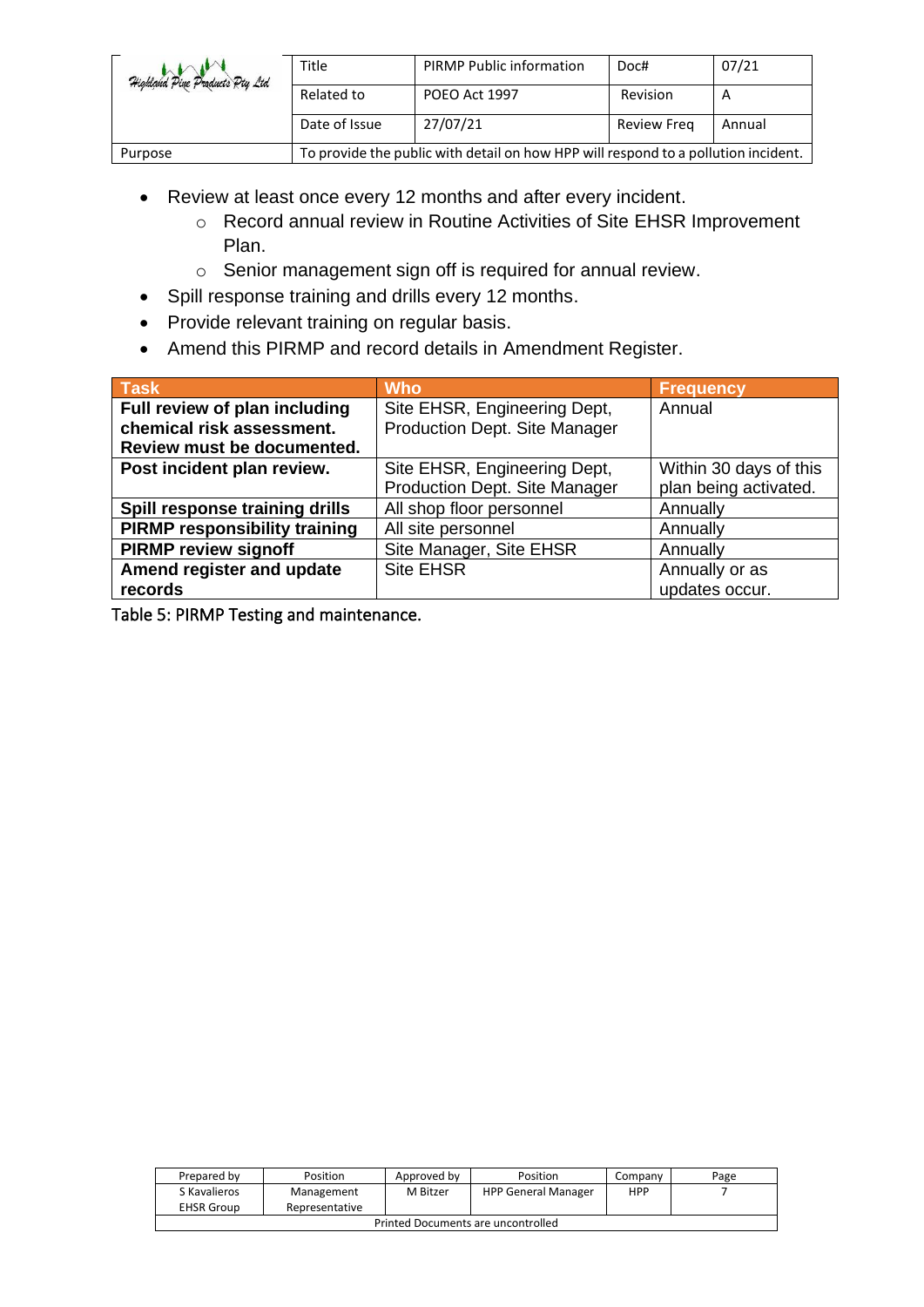| Highland Pine Products Pty Ltd | Title                                                                              | <b>PIRMP Public information</b> | Doc#               | 07/21  |
|--------------------------------|------------------------------------------------------------------------------------|---------------------------------|--------------------|--------|
|                                | Related to                                                                         | POEO Act 1997                   | Revision           | A      |
|                                | Date of Issue                                                                      | 27/07/21                        | <b>Review Freg</b> | Annual |
| Purpose                        | To provide the public with detail on how HPP will respond to a pollution incident. |                                 |                    |        |

#### <span id="page-8-0"></span>Appendix 1: Pollution Incident Response Loss of Containment Wallchart **LOSS OF CONTAINMENT INCIDENT SHOPFLOOR** • CALL/TELL SUPERVISOR • IF SAFE, ISOLATE AND CONTAIN. **SUPERVISOR 1.REFER TO LOSS OF CONTAINMENT SOP 2. PROMPTLY ASSESS CONSEQUENCES OF INCIDENT** USING MATRIX BELOW. **CONSEQUENCE INSIGNIFICANT MINOR MODERATE MAJOR DISASTROUS HEALTH &** • Temporary · First aid treatment • Medical treatment · Serious injury • Fatality discomfort or pain **SAFETY** • Lost work time · Hospital required **ENVIRONMENT**  $\bullet$  Impact contained to . Impact contained to site . Impact not contained to • Local impact • Regional or national site with simple clean-up site with simple requiring specialist · Specialist clean-up impact clean-up. clean-up • Chemical Spill (any required • Long term damage . Spill into Bund less . Spill greater than 50 L volume) outside bund. than 50 L **BUSINESS** • No impact on · Minor customer impact · Damage to non-critical . Loss of key processes • Loss of site process ö **CONTINUITY** customer (e.g. late delivery) · Structural damage . Long term loss of · Customer suffers a loss market share . Loss of key supplier or customer **REPUTATION** · Public concern · Regional public concern. · National public . Local community · International limited to individuals concern, political political enquiry or media concern, political concern, political enquiry or media coverage enquiry or media enquiry or media coverage coverage coverage **REGULATORY** .No requirement to •Mandatory reporting •Litigation/ ·Informal warning .Formal warning or on report to authority the spot fine prosecution likely authority unlikely to take **COMPLIANCE** action ·Litigation/prosecution possible **Call Emergency Services Call HPP Contact List in Order Until Someone Answers** 000 (Site Services) - 0408 XXX XXX (General Manager) - 0459 XXX XXX (EHSR) - 0427 XXX XXX (Operations Manager) - 0419 XXX XXX (Green Mill Manager) - 0438 XXX XXX (Environment) - 0418 XXX XXX (Dry Mill Manager) - 0438 XXX XXX

#### **REFER TO LOSS OF CONTAINMENT SOP**

(Maint Manager) - 0400 XXX XXX (Logistics Manager) - 0412 XXX XXX

#### **COMPLETE INCIDENT REPORT**

| Prepared by                        | Position                     | Approved by | Position                   | Company | Page |
|------------------------------------|------------------------------|-------------|----------------------------|---------|------|
| S Kavalieros<br><b>EHSR Group</b>  | Management<br>Representative | M Bitzer    | <b>HPP General Manager</b> | HPP     |      |
| Printed Documents are uncontrolled |                              |             |                            |         |      |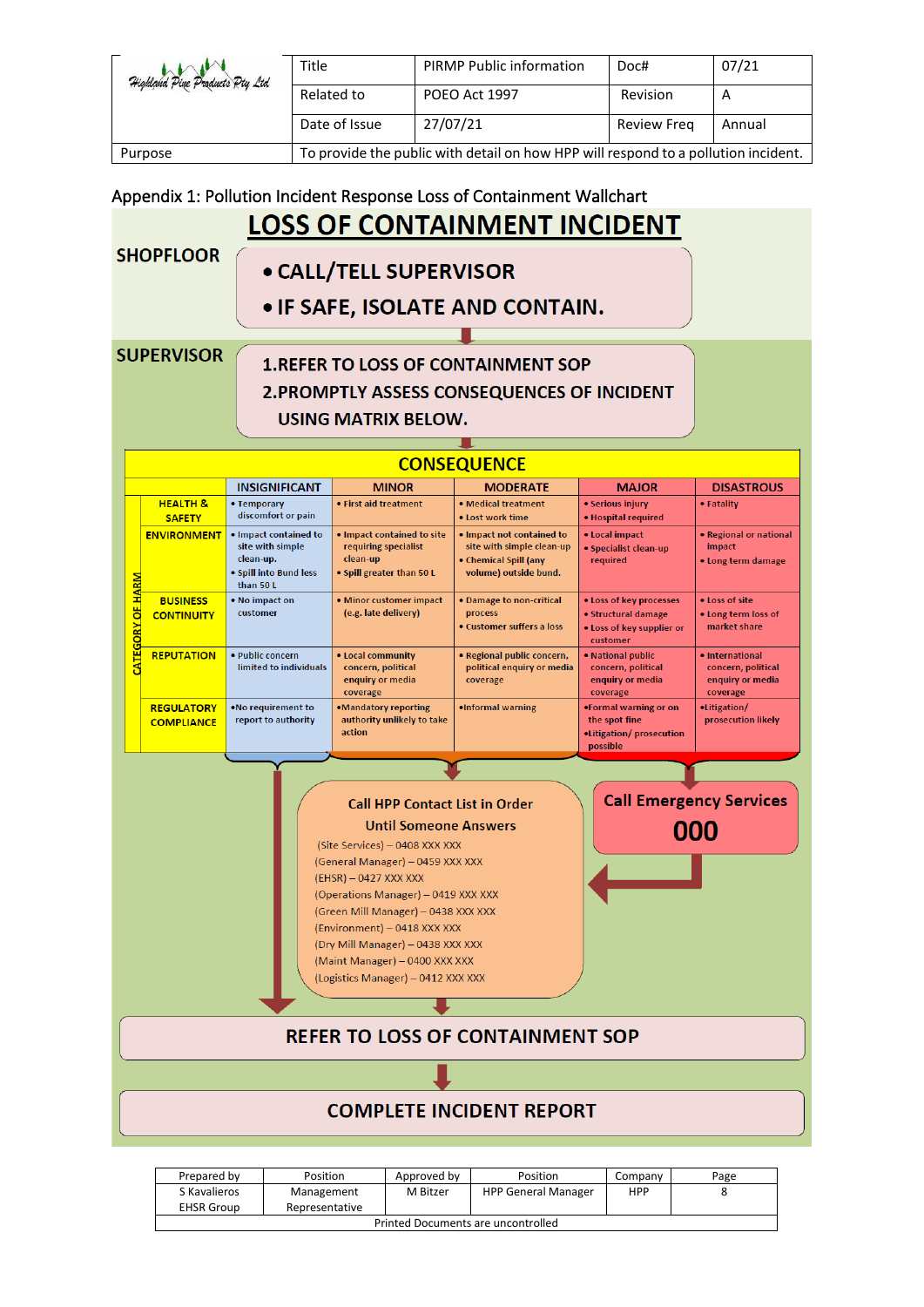| Highland Pine Products Pty Ltd | Title                                                                              | <b>PIRMP Public information</b> | Doc#               | 07/21  |  |
|--------------------------------|------------------------------------------------------------------------------------|---------------------------------|--------------------|--------|--|
|                                | Related to                                                                         | POEO Act 1997                   | Revision           | A      |  |
|                                | Date of Issue                                                                      | 27/07/21                        | <b>Review Freg</b> | Annual |  |
| Purpose                        | To provide the public with detail on how HPP will respond to a pollution incident. |                                 |                    |        |  |

#### <span id="page-9-0"></span>Appendix 2: Notification Assessment Worksheet.

#### **NOTIFICATION ASSESSMENT**

| <b>Date</b>                    |  | <b>Time</b> |  | <b>Name</b> |  | <b>Incident Report Number</b> |  |
|--------------------------------|--|-------------|--|-------------|--|-------------------------------|--|
| <b>Description of Incident</b> |  |             |  |             |  |                               |  |
|                                |  |             |  |             |  |                               |  |

|                     | <b>CONSEQUENCE (TICK THE BOX)</b>      |                                                                                                   |                                                                                                          |                                                                                                                        |                                                                                            |                                                                       |  |  |  |
|---------------------|----------------------------------------|---------------------------------------------------------------------------------------------------|----------------------------------------------------------------------------------------------------------|------------------------------------------------------------------------------------------------------------------------|--------------------------------------------------------------------------------------------|-----------------------------------------------------------------------|--|--|--|
|                     |                                        | <b>INSIGNIFICANT</b>                                                                              | <b>MINOR</b>                                                                                             | <b>MODERATE</b>                                                                                                        | <b>MAJOR</b>                                                                               | <b>DISASTROUS</b>                                                     |  |  |  |
|                     | <b>HEALTH &amp;</b><br><b>SAFETY</b>   | • Temporary<br>discomfort or<br>pain                                                              | • First aid<br>treatment                                                                                 | . Medical treatment<br>. Lost work time                                                                                | • Serious injury<br>· Hospital required                                                    | • Fatality                                                            |  |  |  |
|                     | <b>ENVIRONMENT</b>                     | • Impact<br>contained to<br>site with simple<br>clean-up<br>· Spill into a bund<br>less than 50 L | · Impact contained<br>to site requiring<br>specialist clean-<br>up.<br>• Spill greater than<br>50 litres | • Impact not<br>contained to site<br>requiring simple<br>clean-up<br>• Chemical spill (any<br>volume) outside<br>bund. | • Local impact<br>• Specialist clean-up<br>required                                        | • Regional or<br>- 1<br>national impact<br>• Long term<br>damage      |  |  |  |
| OF HARM<br>CATEGORY | <b>BUSINESS</b><br><b>CONTINUITY</b>   | • No impact on<br>customer                                                                        | • Minor customer<br>impact (e.g. late<br>delivery)                                                       | • Damage to non-<br>critical process<br>• Customer suffers a<br>loss                                                   | • Loss of key<br>processes<br>• Structural damage<br>• Loss of key supplier<br>or customer | • Loss of site<br>• Long term loss of<br>market share                 |  |  |  |
|                     | <b>REPUTATION</b>                      | · Public concern<br>limited to<br>individuals                                                     | • Local<br>community<br>concern.<br>political enquiry<br>or media<br>coverage                            | · Regional public<br>concern, political<br>enquiry or media<br>coverage                                                | • National public<br>concern, political<br>enguiry or media<br>coverage                    | · International<br>concern, political<br>enquiry or media<br>coverage |  |  |  |
|                     | <b>REGULATORY</b><br><b>COMPLIANCE</b> | • No<br>requirement to<br>report to<br>authority                                                  | ·Mandatory<br>reporting<br>authority<br>unlikely to take<br>action                                       | .Informal warning                                                                                                      | •Formal warning or<br>on the spot fine<br>•Litigation/<br>prosecution possible             | •Litigation/<br>prosecution likely                                    |  |  |  |

| <b>FILL IN THE WHITE BOXES</b>          |                          |   |            |                   |  |  |  |
|-----------------------------------------|--------------------------|---|------------|-------------------|--|--|--|
| <b>Cost of material lost</b>            | <b>Estimated Cost \$</b> |   |            |                   |  |  |  |
| \$10.00/L<br>Oil (any type)<br>X<br>L   |                          |   |            |                   |  |  |  |
| Liquid wastes (Non-H2)                  |                          | L | X          | \$10.00/L         |  |  |  |
| <b>H2 Liquid Wastes</b>                 |                          | г | X          | \$200.00/L        |  |  |  |
| <b>Boiler Chemicals</b>                 |                          | L | X          | \$20.00/L         |  |  |  |
| Fuel                                    |                          | L | X          | \$10.00/L         |  |  |  |
| Chip/dust                               |                          | т | X          | \$105.00/T        |  |  |  |
| <b>Waste Water</b>                      |                          | г | X          | \$10.00/L         |  |  |  |
| <b>H2 Treatment Chems</b>               |                          | L | X          | \$200.00/L        |  |  |  |
| What critical process went down?        |                          |   |            |                   |  |  |  |
| Down X \$1250<br><b>Hrs</b>             |                          |   |            |                   |  |  |  |
| What non-critical process went down?    |                          |   |            |                   |  |  |  |
|                                         | <b>Hrs</b>               |   |            | Down X \$250      |  |  |  |
| Clean up                                |                          |   |            |                   |  |  |  |
| <b>Hrs</b>                              | X                        |   | Men        | X \$50            |  |  |  |
| <b>Sucker truck</b>                     |                          |   | <b>Hrs</b> | X \$180           |  |  |  |
| spill kits x \$700                      |                          |   |            | half kits x \$350 |  |  |  |
| <b>Waste disposal</b>                   |                          |   |            |                   |  |  |  |
| X \$100<br><b>Tip fees</b><br>M3        |                          |   |            |                   |  |  |  |
| <b>Special disposal</b><br>X \$200<br>т |                          |   |            |                   |  |  |  |
| <b>Waste testing</b>                    | X \$500<br>$\mathbf{1}$  |   |            |                   |  |  |  |
|                                         |                          |   |            |                   |  |  |  |

| <b>CALLS MADE CHECKLIST (FILL IN THE WHITE BOXES)</b> |               |                      |  |  |  |  |
|-------------------------------------------------------|---------------|----------------------|--|--|--|--|
| <b>AUTHORITY</b>                                      | <b>CALLED</b> | <b>REFERENCE NO.</b> |  |  |  |  |
| No call necessary                                     |               | NΑ                   |  |  |  |  |
| <b>Emergency Services</b>                             |               |                      |  |  |  |  |
| 000                                                   |               |                      |  |  |  |  |
| <b>Fire &amp; Rescue NSW</b>                          |               |                      |  |  |  |  |
| ЕРА                                                   |               |                      |  |  |  |  |
| <b>Health Department</b>                              |               |                      |  |  |  |  |
| <b>Safework NSW</b>                                   |               |                      |  |  |  |  |
| <b>Local Council</b>                                  |               |                      |  |  |  |  |
|                                                       |               |                      |  |  |  |  |
| WHAT TO TELL AUTHORITIES (KEEP TO THE FACTS)          |               |                      |  |  |  |  |
| Time                                                  |               |                      |  |  |  |  |
| Date                                                  |               |                      |  |  |  |  |
| Location - site address                               |               |                      |  |  |  |  |
| <b>Environment Protection Licence Number (EPL)</b>    |               |                      |  |  |  |  |
| Nature of Issue – fire, spill etc.                    |               |                      |  |  |  |  |

- Nature of Issue fire, spin<br>• Quantity of material lost
- Other relevant information known at the time.

EPL Numbers<br>
HPP1-887 HPP2-11229 LOSP-105

This estimation tool provides guidance when assessing potential cost of an incident.

| Prepared by                        | Position       | Approved by | Position                   | Company | Page |  |  |
|------------------------------------|----------------|-------------|----------------------------|---------|------|--|--|
| S Kavalieros                       | Management     | M Bitzer    | <b>HPP General Manager</b> | HPP     |      |  |  |
| <b>EHSR Group</b>                  | Representative |             |                            |         |      |  |  |
| Printed Documents are uncontrolled |                |             |                            |         |      |  |  |

Signed: